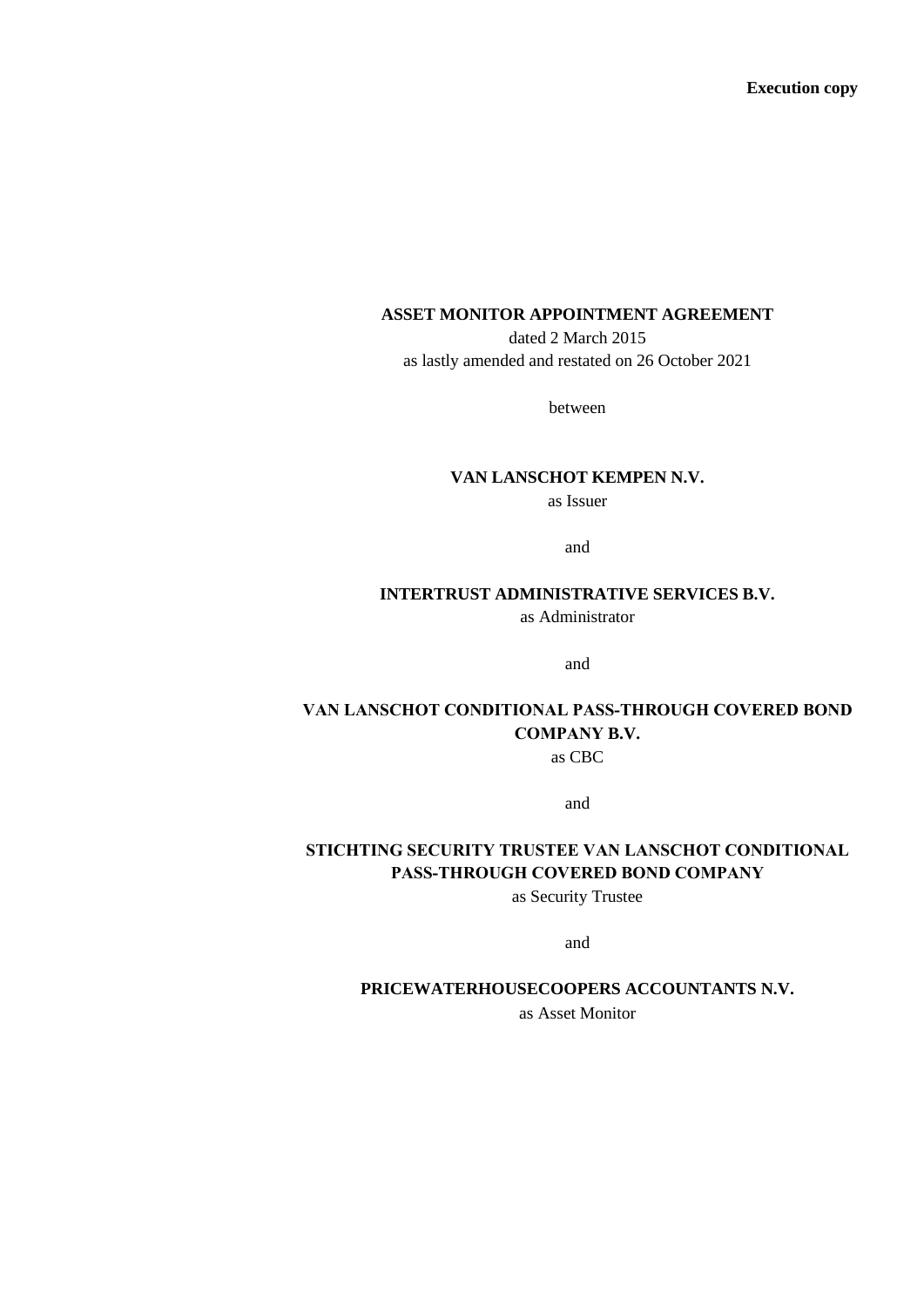2

Van Lanschot Kempen/CPTCB1 Programme Update 2021 Asset Monitor Appointment Agreement Execution Copy

# **TABLE OF CONTENTS**

# **CLAUSE PAGE**

| $\mathbf{1}$ .                  |                                                     |
|---------------------------------|-----------------------------------------------------|
| 2.                              |                                                     |
| 3.                              |                                                     |
| 4.                              | PROVISION OF INFORMATION TO THE ASSET MONITOR 10    |
| 5.                              |                                                     |
| 6.                              |                                                     |
| $7_{\scriptscriptstyle{\star}}$ |                                                     |
| 8.                              | PROVISION OF INFORMATION TO THE SECURITY TRUSTEE 15 |
| 9.                              |                                                     |
|                                 |                                                     |
|                                 |                                                     |
|                                 |                                                     |

**ANNEX:** GENERAL TERMS AND CONDITIONS OF ASSET MONITOR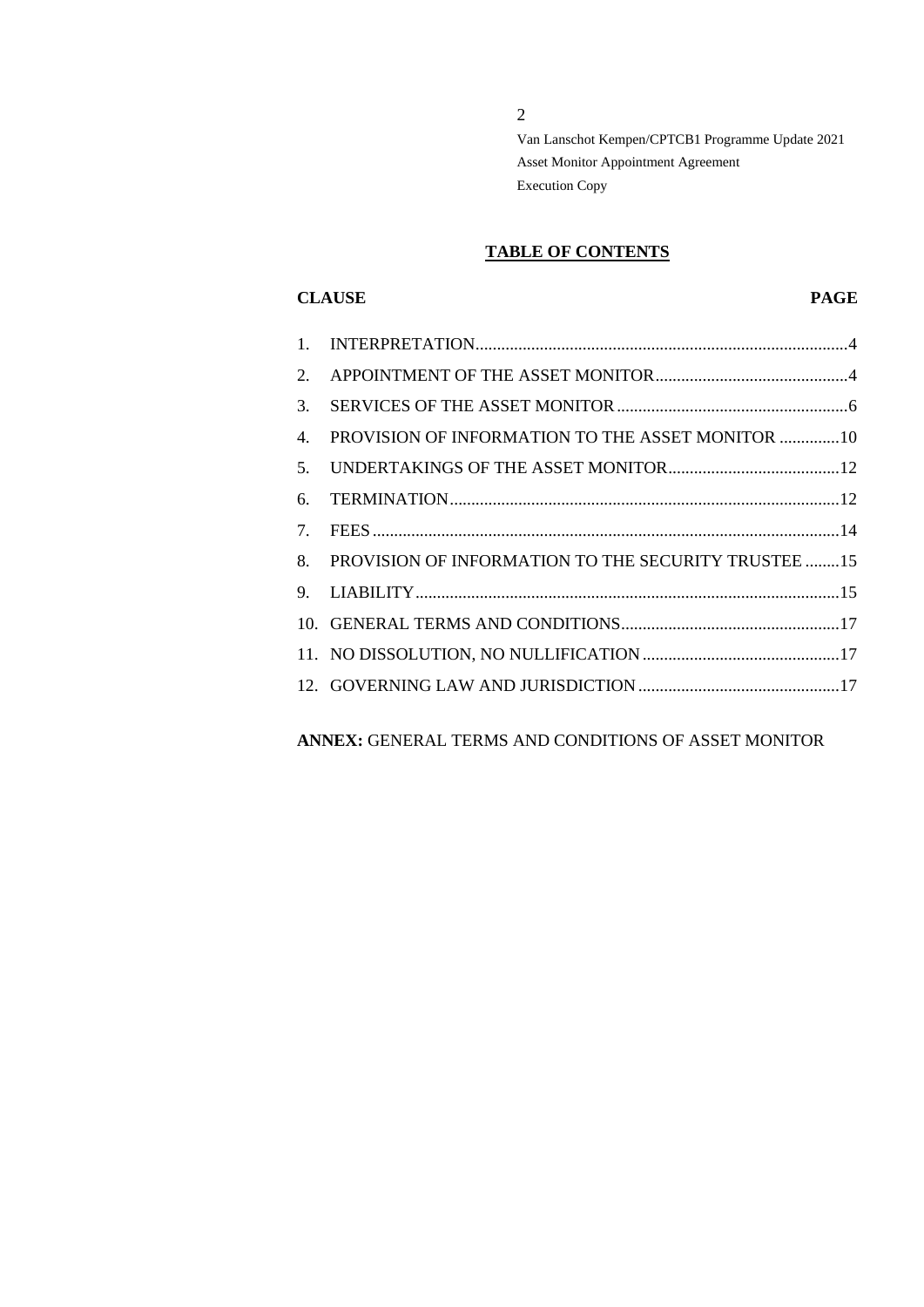**THIS ASSET MONITOR APPOINTMENT AGREEMENT** is dated 2 March 2015 as lastly amended and restated on 26 October 2021 and made between:

- 1. **VAN LANSCHOT KEMPEN N.V.**, a public limited liability company (*naamloze vennootschap*) organised under the laws of the Netherlands, and established in 's-Hertogenbosch, the Netherlands;
- 2. **INTERTRUST ADMINISTRATIVE SERVICES B.V.**, a private company with limited liability (*besloten vennootschap met beperkte aansprakelijkheid*) organised under the laws of the Netherlands, and established in Amsterdam, the Netherlands;
- 3. **VAN LANSCHOT CONDITIONAL PASS-THROUGH COVERED BOND COMPANY B.V.**, a private company with limited liability (*besloten vennootschap met beperkte aansprakelijkheid*) organised under the laws of the Netherlands, and established in Amsterdam, the Netherlands;
- 4. **STICHTING SECURITY TRUSTEE VAN LANSCHOT CONDITIONAL PASS-THROUGH COVERED BOND COMPANY**, a foundation (*stichting*) established under the laws of the Netherlands, with its registered office in Amsterdam, the Netherlands; and
- 5. **PRICEWATERHOUSECOOPERS ACCOUNTANTS N.V.**, a public limited liability company (*naamloze vennootschap*) organised under the laws of the Netherlands, and established in Amsterdam, the Netherlands.

# **WHEREAS:**

- (A) The Issuer has set up the Programme on 2 March 2015.
- (B) In connection with the Programme, the CBC (or the Administrator on its behalf) has agreed to perform certain calculations in relation to the Asset Cover Test, the Amortisation Test and the Liquidity Reserve Test pursuant to the terms of the Administration Agreement, the Asset Monitoring Agreement and this Agreement.
- (C) The Asset Monitor will be appointed to carry out various testing and notification duties in relation to such calculations subject to and in accordance with the terms of this Agreement.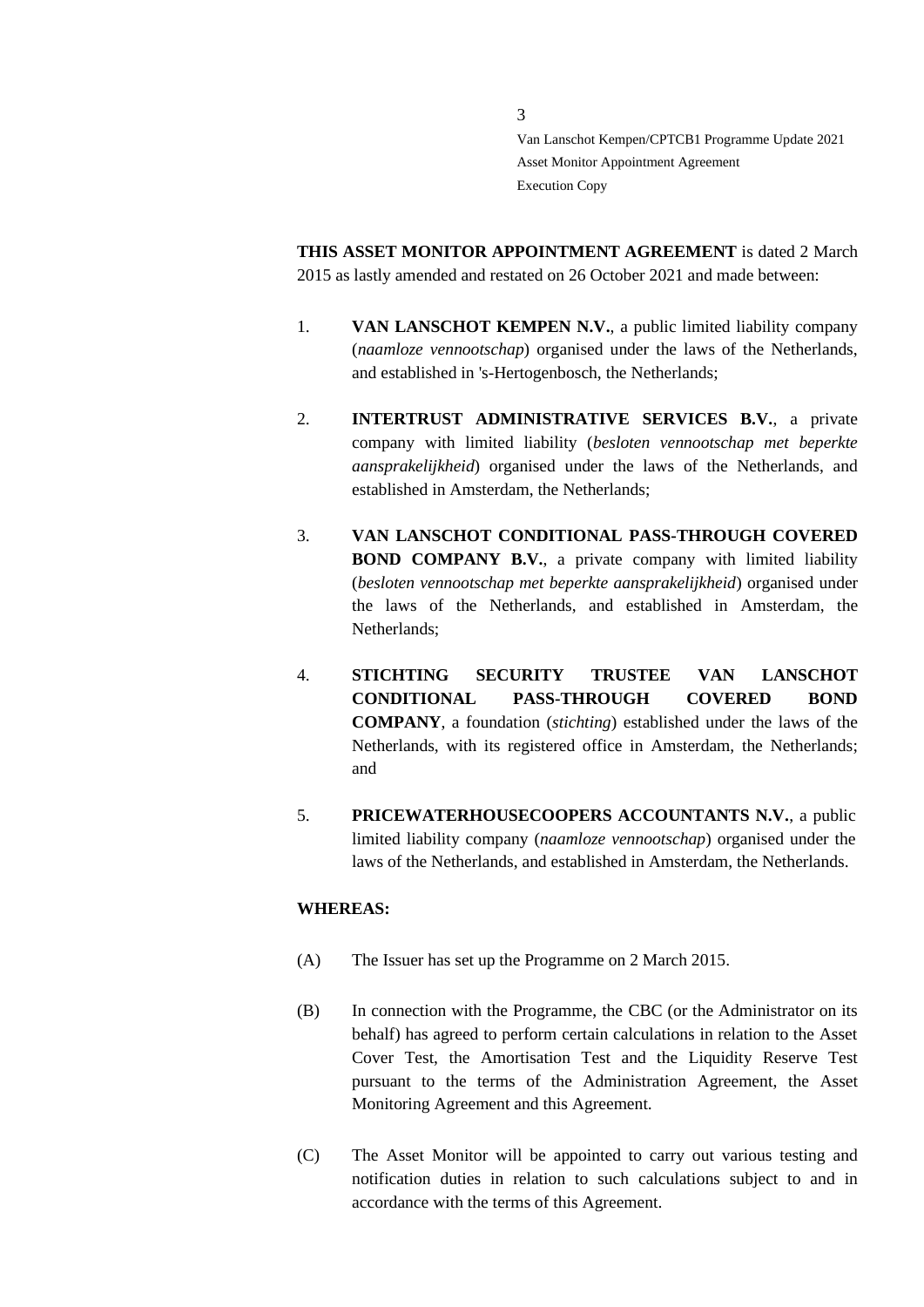4

Van Lanschot Kempen/CPTCB1 Programme Update 2021 Asset Monitor Appointment Agreement Execution Copy

## **IT IS AGREED** as follows:

# <span id="page-3-0"></span>**1. INTERPRETATION**

- 1.1 In this Agreement (including its recitals), except so far as the context otherwise requires, words, expressions and capitalised terms used herein and not otherwise defined or construed herein shall have the same meanings as defined or construed in the master definitions agreement dated 2 March 2015, and signed by, amongst others, the parties to this Agreement as the same may be amended, restated, supplemented or otherwise modified from time to time (the "**Master Definitions Agreement**"). The rules of usage and of interpretation as set forth in the Master Definitions Agreement and all other agreements and understandings between the parties hereto contained therein shall apply to this Agreement, unless otherwise provided herein.
- 1.2 The expression "**Agreement**" shall herein mean this Asset Monitor Appointment Agreement including the Annex hereto.
- 1.3 This Agreement expresses and describes Dutch legal concepts in English and not in their original Dutch terms. Consequently, this Agreement is concluded on the express condition that all words, terms and expressions used herein shall be construed and interpreted in accordance with the laws of the Netherlands.

# <span id="page-3-1"></span>**2. APPOINTMENT OF THE ASSET MONITOR**

2.1 The CBC hereby instructs (*verleent opdracht aan*) the Asset Monitor to provide the services set out in Clause 3 of this Agreement and to comply with any reasonable directions which the CBC or the Security Trustee may from time to time give in connection therewith, provided that such directions are not contrary to the professional rules and regulations and codes of conduct applicable to the Asset Monitor, which instruction the Asset Monitor hereby accepts, and to which instruction the Security Trustee hereby consents, all subject to and in accordance with the terms of this Agreement, provided that in case of a conflict between directions from the CBC and the Security Trustee, the directions of the Security Trustee shall prevail.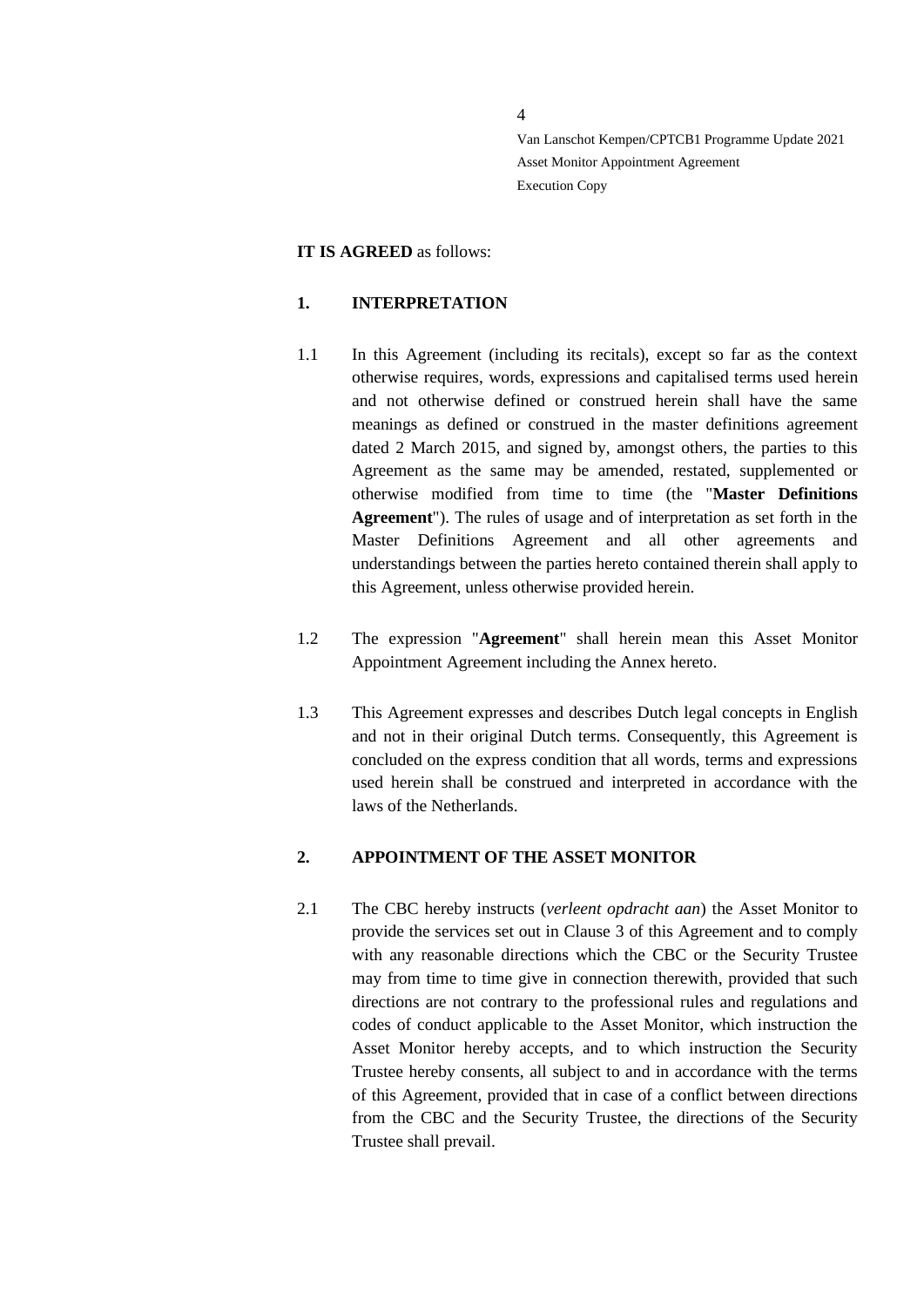- 2.2 The scope of the services set out in Clause 3 has been determined by the Issuer, the Administrator, the Security Trustee and the CBC in their sole and absolute discretion, and the Asset Monitor assumes no responsibility for the adequacy of these procedures in meeting the objectives of the Issuer, the Administrator, the Security Trustee and the CBC or in meeting any other requirements contemplated by the Programme.
- 2.3 If the Asset Monitor requires clarification or interpretation of the Asset Cover Test, the Amortisation Test or the Liquidity Reserve Test, the Asset Monitor may seek such clarification or interpretation from the Administrator, who shall respond in writing within five (5) Business Days of receipt of a written request for clarification from the Asset Monitor.
- 2.4 The Asset Monitor shall act as a prudent assignee (*goed opdrachtnemer*) in relation to the services to be provided pursuant to this Agreement and shall conduct its services under this Agreement in accordance with the standards for agreed-upon procedures (International Standard on Related Services 4400) and will not carry out any work by way of audit, review or verification of the financial information, accounting records or other sources from which that information is to be extracted for the purpose of providing its reports, which will be provided solely for use in connection with this Agreement.
- 2.5 Except as envisaged in Clause 2.6, the reports of the Asset Monitor will not be made available to any party other than the ones envisaged in this Agreement, being the Issuer, the Administrator, the Security Trustee and the CBC. The reports of the Asset Monitor will be provided to the Issuer, the Administrator, the Security Trustee and the CBC only for the purpose of their assessment of the matters set out in Clause 3 of this Agreement, and shall not be used for any other purpose. The Asset Monitor shall not have a duty of care to any other party (including the Rating Agencies).
- 2.6 If requested by the Rating Agencies or the Dutch Central Bank, respectively, the reports of the Asset Monitor can be provided to the Rating Agencies or the Dutch Central Bank, respectively, for information purposes or proof of regulatory compliance only.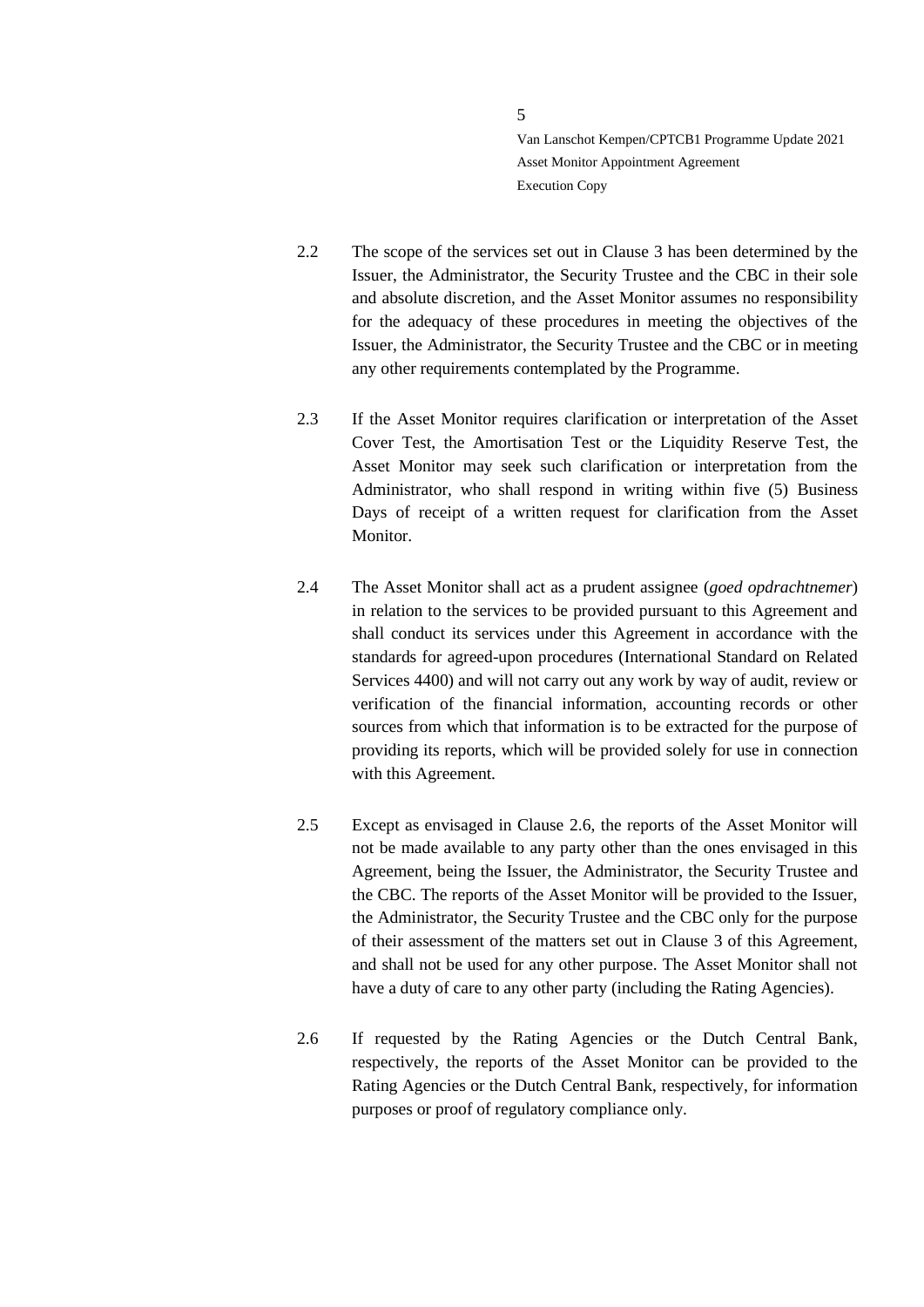#### <span id="page-5-0"></span>**3. SERVICES OF THE ASSET MONITOR**

#### 3.1 **Asset Cover Test**

Subject to Clauses 3.4 and 3.6 and prior to the service of a Notice to Pay, the Asset Monitor shall by no later than ten (10) Business Days following the receipt of the relevant information to be provided to it pursuant to Clause 4, test the arithmetic accuracy of the calculations performed by the CBC (or the Administrator on its behalf) in relation to the Asset Cover Test on the First Issue Date and on each Calculation Date immediately preceding each anniversary of the Programme Date, as applicable, with a view to confirmation of the accuracy or otherwise of such calculations. In this respect, the Asset Monitor shall be provided with figures for the items listed in Clause 4.2 and shall test (a) that A, B, C and Z and the Adjusted Aggregate Asset Amount have been calculated in accordance with **Schedule 2** to the Asset Monitoring Agreement; and (b) whether or not the Adjusted Aggregate Asset Amount is an amount at least equal to the euro equivalent of the aggregate Principal Amount Outstanding of the Covered Bonds; and (c) whether (i) the Outstanding Principal Amount of all Mortgage Receivables, excluding any Defaulted Receivables, plus (ii) the Collateral Market Value of all Transferred Collateral in the form of Substitution Assets plus (iii) all amounts standing to the balance of the CBC Transaction Accounts, excluding Swap Collateral and excluding amounts standing to the balance of the Construction Account, will always be at least equal to 115% of the aggregate Principal Amount Outstanding of the Covered Bonds; and (d) whether the First Regulatory Current Balance Amount is equal to or greater than 105% of the aggregate Principal Amount Outstanding of the Covered Bonds, or such other percentage as may be required from time to time under the CB Regulations; and (e) whether the Second Regulatory Current Balance Amount is equal to or greater than 100% of the aggregate Principal Amount Outstanding of the Covered Bonds, or such other percentage as may be required from time to time under the CB Regulations. The Asset Monitor is not required to test the arithmetic accuracy of α, β, the Current Balance and the Indexed Valuation for each Mortgage Receivable as well as the accuracy of the Asset Percentage and the LTV Cut-Off Percentage and/or any other parameters used in the Asset Cover Test.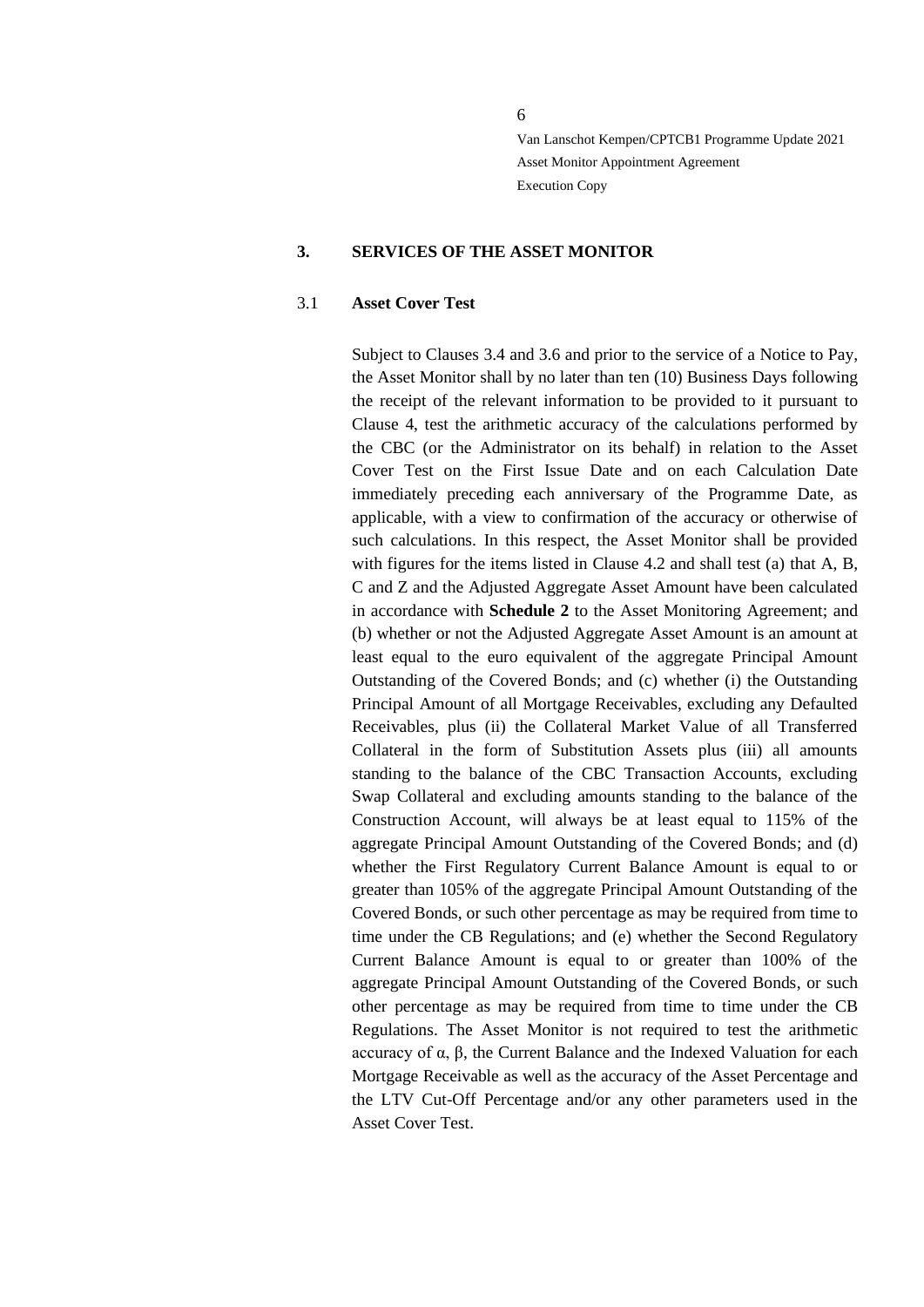7

Van Lanschot Kempen/CPTCB1 Programme Update 2021 Asset Monitor Appointment Agreement Execution Copy

### 3.2 **Amortisation Test**

Subject to Clauses 3.4 and 3.6 and after the service of a Notice to Pay, the Asset Monitor shall by no later than ten (10) Business Days following the receipt of the relevant information to be provided to it pursuant to Clause [4,](#page-9-0) test the arithmetic accuracy of the calculations performed by the CBC (or the Administrator on its behalf) in relation to the Amortisation Test on each Calculation Date, with a view to confirmation of the accuracy or otherwise of such calculations. In this respect, the Asset Monitor shall be provided with figures for the items listed in Clause 4.2 and shall test that (a) A, B, C and Z and the Amortisation Test Aggregate Asset Amount have been calculated in accordance with **Schedule 3** to the Asset Monitoring Agreement; and (b) whether or not the Amortisation Test Aggregate Asset Amount is equal to or greater than the aggregate Principal Amount Outstanding of the Covered Bonds; and (c) whether the Outstanding Principal Amount of all Mortgage Receivables, excluding any Defaulted Receivables, plus (ii) the Collateral Market Value of all Transferred Collateral in the form of Substitution Assets, plus (iii) all amounts standing to the balance of the CBC Transaction Accounts, excluding Swap Collateral and excluding amounts standing to the balance of the Construction Account, will always be at least equal to 115% of the aggregate Principal Amount Outstanding of the Covered Bonds; and (d) whether the First Regulatory Current Balance Amount is equal to or greater than 105% of the aggregate Principal Amount Outstanding of the Covered Bonds, or such other percentage as may be required from time to time under the CB Regulations; and (e) whether the Second Regulatory Current Balance Amount is equal to or greater than 100% of the aggregate Principal Amount Outstanding of the Covered Bonds, or such other percentage as may be required form time to time under the CB Regulations. The Asset Monitor is not required to test the arithmetic accuracy of α, β, the Current Balance, the Indexed Valuation for each Mortgage Receivable nor the accuracy of the Asset Percentage and the LTV Cut-Off Percentage.

#### 3.3 **Liquidity Reserve Test**

On each Calculation Date immediately preceding each anniversary of the Programme Date, the Asset Monitor shall, by no later than ten (10) Business Days following the receipt of the relevant information to be provided to it pursuant to Clause 4, test the arithmetic accuracy of the calculations performed by the Issuer in relation to the liquidity test set out in article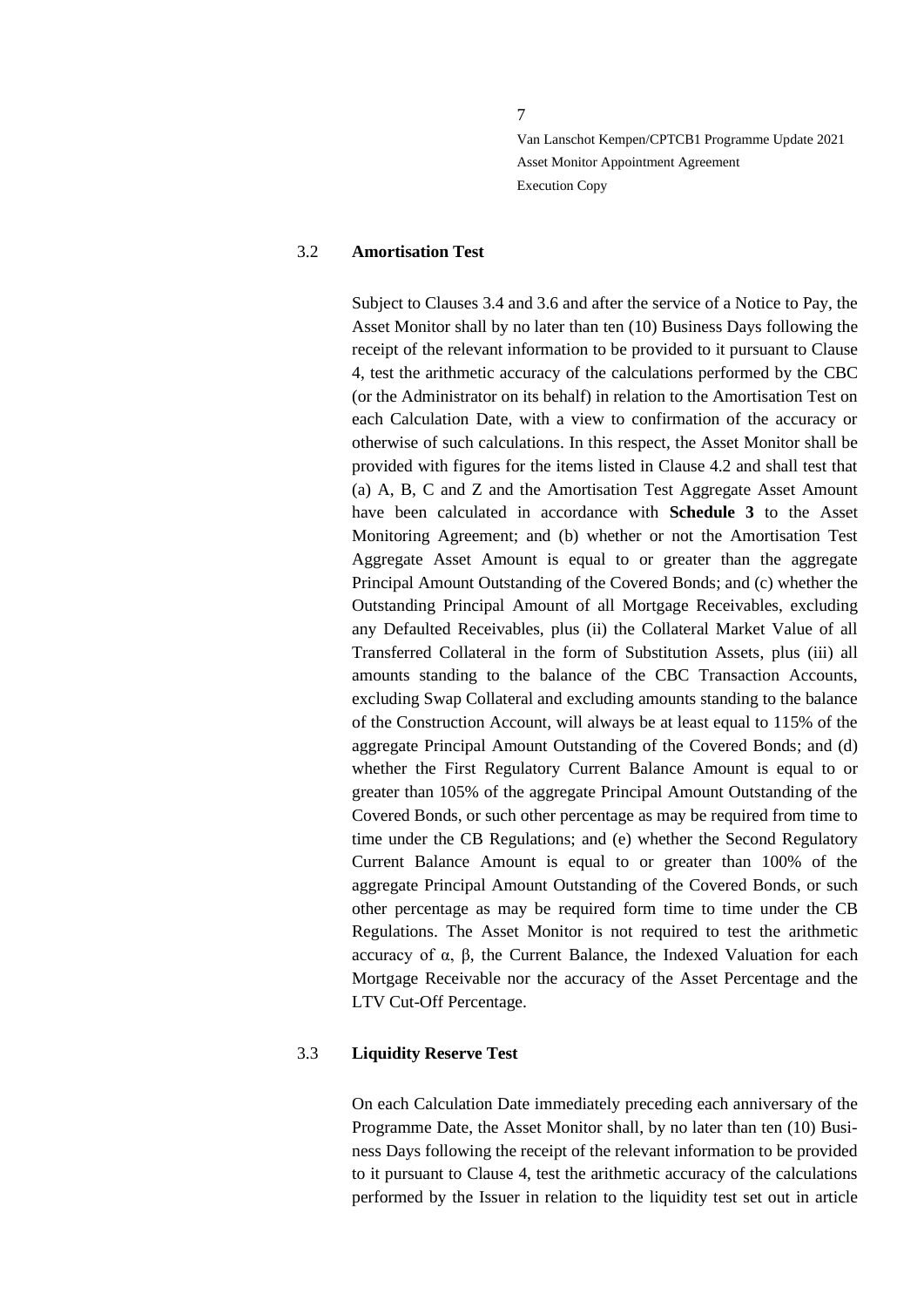40(g) of the Wft Prudential Rules Decree (*Besluit prudentiele regels Wft*) (the "**Liquidity Reserve Test**") for so long as the Covered Bonds remain outstanding and shall test that  $K + L + M \ge N$ , all in accordance with Schedule 4 to the Asset Monitoring Agreement.

#### 3.4 **Actions by Asset Monitor on Breach**

- 3.4.1 If the tests conducted by the Asset Monitor in accordance with Clauses 3.1 or 3.2, as applicable, reveal errors in the relevant calculations such that:
	- (a) the Asset Cover Test had failed on the relevant Calculation Date (where it had been recorded as having been satisfied); or
	- (b) the reported Adjusted Aggregate Asset Amount or the reported Amortisation Test Aggregate Asset Amount, as applicable, was misstated by an amount exceeding 1 per cent. of the Adjusted Aggregate Asset Amount or the Amortisation Test Aggregate Asset Amount, as applicable, (as at the date of the relevant Asset Cover Test or the relevant Amortisation Test) as calculated by the Asset Monitor,

then for each of the four (4) consecutive Calculation Dates thereafter the Asset Monitor shall conduct the tests of the calculations referred to in Clause 3.1 or 3.2, as applicable, by no later than ten (10) Business Days following the receipt of the relevant information to be provided to it pursuant to Clause [4.](#page-9-0)

3.4.2 If the tests conducted by the Asset Monitor in accordance with Clause 3.3 reveal errors in the relevant calculations such that the Liquidity Reserve Test has failed on the relevant Calculation Date, then the Asset Monitor shall promptly notify the CBC, the Administrator, the Security Trustee and the Issuer thereof in accordance with Clause 3.5.

## 3.5 **Asset Monitor Report**

The Asset Monitor shall promptly notify, on a confidential basis, the CBC, the Administrator, the Security Trustee and the Issuer, in writing, and in any event by no later than two (2) Business Days following the testing by it pursuant to this Clause 3 of the results of its tests. If the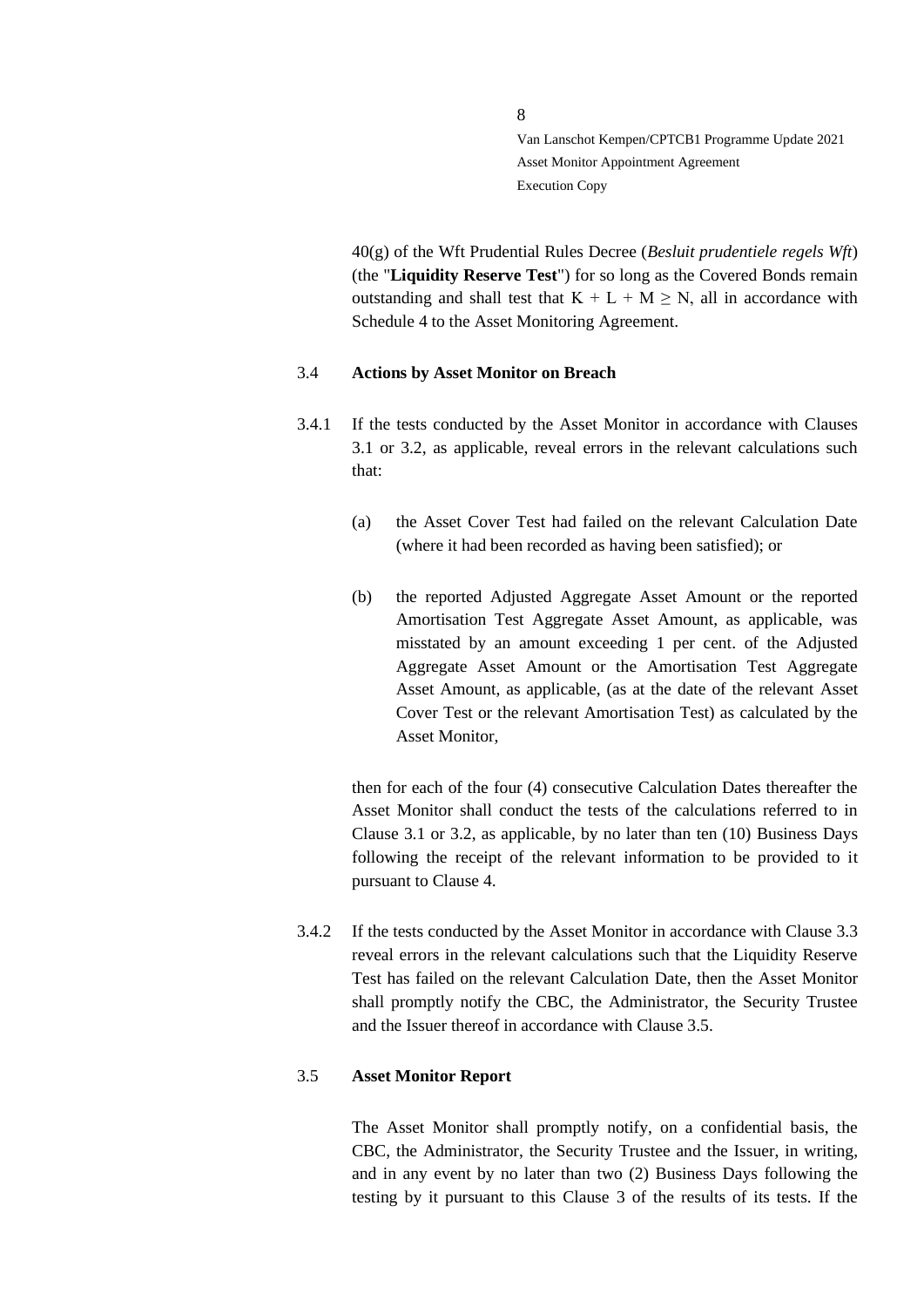calculations performed by the CBC (or the Administrator on its behalf) have not been performed correctly, the written notification by the Asset Monitor shall (i) set out the correct calculation of the Asset Cover Test, the Amortisation Test or the Liquidity Reserve Test, as applicable, (ii) indicate whether the Asset Cover Test, the Amortisation Test or the Liquidity Reserve Test, as applicable, has been passed or failed and (iii) set out the result of such correct calculation together with the incorrect calculation and the result of such incorrect calculation as carried out by the CBC (or the Administrator on its behalf). The Asset Monitor shall provide such written notification (in relation to the Administrator and the Issuer) for information purposes only and without accepting any duty of care, liability or responsibility whatsoever towards the Administrator or the Issuer and (in relation to the CBC and the Security Trustee) subject to Clause 9 and (article 11 of) the general terms and conditions of the Asset Monitor.

## 3.6 **Position of Asset Monitor**

Other than in relation to the testing by the Asset Monitor of the arithmetic accuracy of calculations in accordance with the provisions of this Agreement, the Asset Monitor is entitled, in the absence of a Manifest Error, to assume that all information provided to the Asset Monitor in accordance with Clause [4](#page-9-0) is true and correct and is complete and not misleading and is not required to conduct an audit or other similar examination in respect of or otherwise take steps to verify the accuracy or completeness of such information save that the Asset Monitor will be required to advise the Administrator and the CBC if it is not or has not been provided with any of those figures referred to in Clause 4.1, 4.2 or 4.3 (as applicable).

For the purposes of this Clause 3.6 and Clause 3.7 a "**Manifest Error**" means an error that that would be manifest to a party reasonably competent to perform the services contemplated by this Agreement.

### 3.7 **Action on Manifest Error**

The Asset Monitor shall promptly notify the CBC, the Administrator and the Security Trustee if the information provided to the Asset Monitor in accordance with Clause 4 contains what appears to be a Manifest Error or Manifest Errors. Following such notification, and within three (3)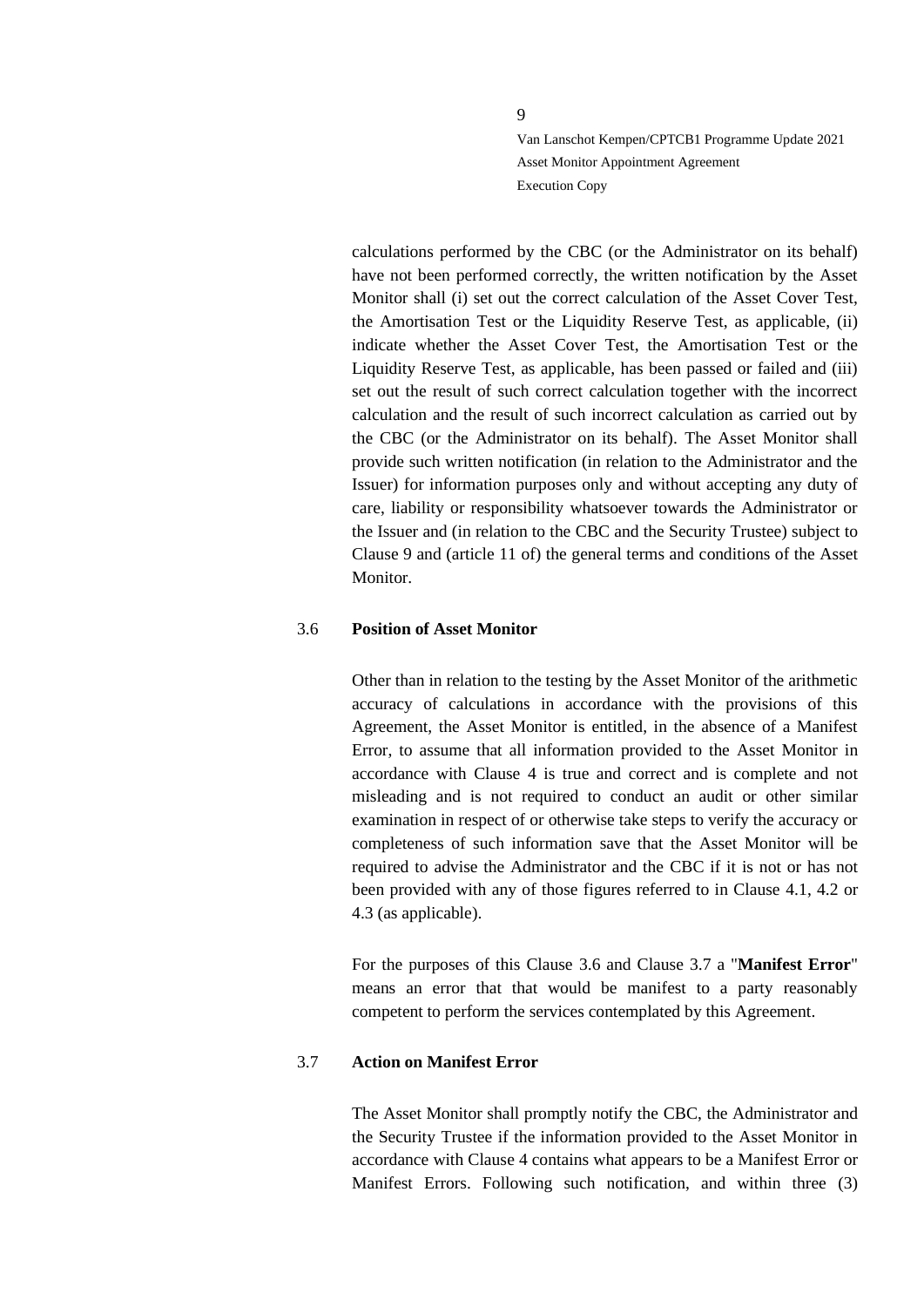Business Days of receipt of such notification, the CBC (or the Administrator on its behalf) shall provide such further or amended information to the Asset Monitor as is necessary to remedy such Manifest Error or Manifest Errors or shall confirm the accuracy of the information provided in accordance with Clause 4. By no later than five (5) Business Days following the receipt of such further or amended information or confirmation, the Asset Monitor shall test the arithmetic accuracy of the relevant calculations and shall notify the CBC, the Administrator, the Security Trustee and the Issuer of the results of its tests in accordance with Clause 3.5.

# <span id="page-9-0"></span>**4. PROVISION OF INFORMATION TO THE ASSET MONITOR**

- 4.1 By no later than the First Issue Date or Calculation Date in respect of which the Asset Monitor is obliged to test calculations of the Asset Cover Test, the CBC (or the Administrator on its behalf) shall provide the Asset Monitor with:
	- (a) the figures used for items A, B, C and Z described in **Schedule 2** (Asset Cover Test) to the Asset Monitoring Agreement in its calculation of the Adjusted Aggregate Asset Amount on the relevant Calculation Date;
	- (b) the constituent figures used in the calculations of items A, B, C and Z described in **Schedule 2** (Asset Cover Test) to the Asset Monitoring Agreement in order to test the arithmetical accuracy of the figures used for item A, B, C and Z provided in accordance with Clause 4.1(a); and
	- (c) the aggregate Principal Amount Outstanding of the Covered Bonds on the First Issue Date or the relevant Calculation Date.
- 4.2 By no later than the Calculation Date in respect of which the Asset Monitor is obliged to test the calculations of the Amortisation Test, the CBC (or the Administrator on its behalf) shall provide the Asset Monitor with:
	- (a) the figures used for items A, B, C and Z described in **Schedule 3** (Amortisation Test) to the Asset Monitoring Agreement in its calculation of the Amortisation Test Aggregate Asset Amount on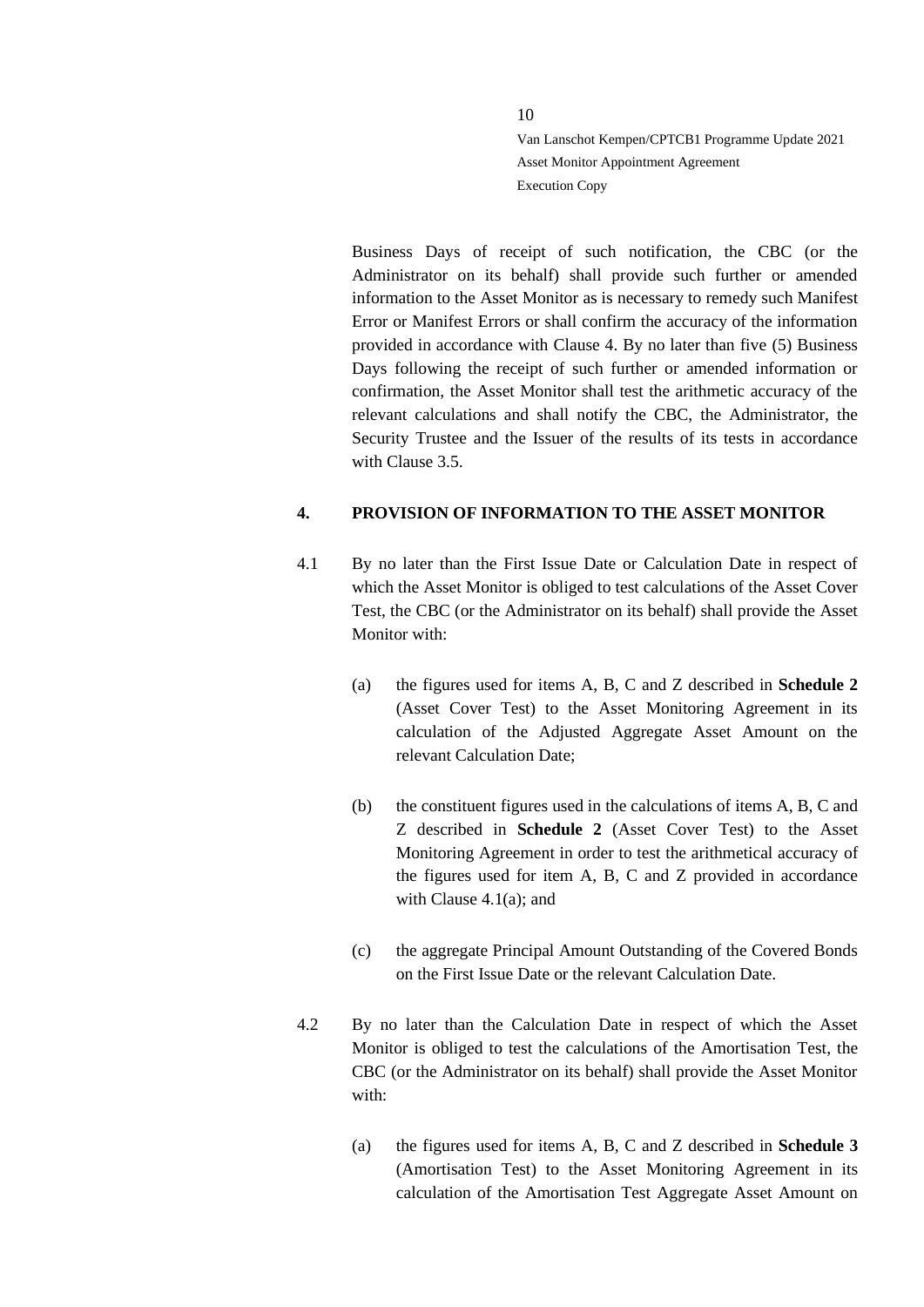#### the relevant Calculation Date;

- (b) the constituent figures used in the calculation of item A, B, C and Z described in **Schedule 3** (Amortisation Test) to the Asset Monitoring Agreement in order to test the arithmetical accuracy of the figures used for items A, B, C and Z provided in accordance with Clause 4.2(a); and
- (c) the aggregate Principal Amount Outstanding of the Covered Bonds on the relevant Calculation Date.
- 4.3 By no later than the Calculation Date in respect of which the Asset Monitor is obliged to test the calculations of the Liquidity Reserve Test. the CBC (or the Administrator on its behalf) shall provide the Asset Monitor with:
	- (a) the figures used for items K, L, M and N described in Clause 3.3 (*Liquidity Reserve Test*) in its calculation of the Liquidity Reserve Test on the relevant Calculation Date;
	- (b) the constituent figures used in the calculations of items K, L, M and N described in Clause 3.3 (*Liquidity Reserve Test*) in order to test the arithmetical accuracy of the figures used for item K, L, M and N provided in accordance with Clause 4.3(a); and
	- (c) any other relevant figures or information reasonably required by the Asset Monitor to check the Liquidity Reserve Test.
- 4.4 The Asset Monitor may rely on any instructions, request or representation made, notices given or information supplied, in writing, by any person known or reasonably believed by the Asset Monitor to be authorised from time to time by the CBC (or the Administrator on its behalf) in connection with the provision by the CBC (or the Administrator on its behalf) of information pursuant to the terms of this Agreement.
- 4.5 For the avoidance of doubt, any notice to be given to the Asset Monitor, shall be sent to those persons nominated by the Asset Monitor from time to time (the "**Nominated Persons**" and each a "**Nominated Person**") and the Asset Monitor shall not be deemed to have any knowledge of any notice sent to a person other than a Nominated Person, provided that a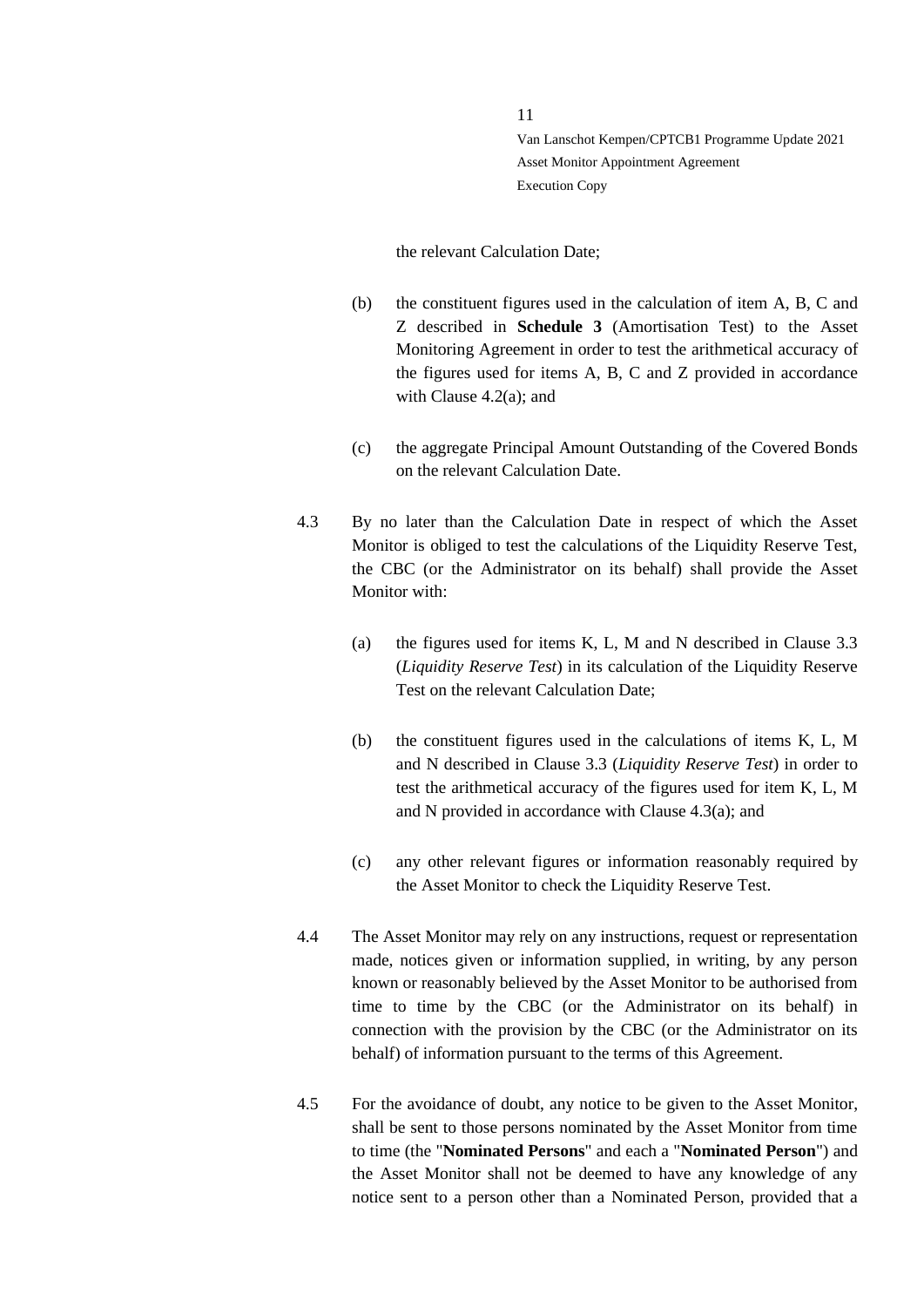person shall continue to be a Nominated Person until such time as the Asset Monitor has sent written notice to the Security Trustee, the Administrator, the CBC, the Issuer and the Security Trustee that any such Nominated Person has ceased to be a Nominated Person for the purpose of this Agreement. The Asset Monitor undertakes that there will at all times be at least one Nominated Person.

4.6 If the Asset Monitor has not received the information to be provided to it pursuant to Clause 4 in time it will inform the CBC thereof within five (5) Business Days and as a result thereof the period given for testing in Clause 3.1, Clause 3.2 or Clause 3.3 (as applicable) shall commence on the date the correct information pursuant to Clause 4 is received by the Asset Monitor.

## <span id="page-11-0"></span>**5. UNDERTAKINGS OF THE ASSET MONITOR**

Without prejudice to any of its specific obligations under this Agreement, the Asset Monitor undertakes with the CBC and the Security Trustee that it shall:

- (a) exercise reasonable skill and care in the performance of its obligations hereunder; and
- (b) comply with all legal and regulatory requirements applicable to the conduct of its business so that it can lawfully attend to the performance of its obligations under this Agreement.

# <span id="page-11-1"></span>**6. TERMINATION**

6.1 The Asset Monitor may, at any time, resign from its appointment under this Agreement upon providing the CBC and the Security Trustee (copied to the Rating Agencies) upon direction of the CBC with thirty (30) days' prior written notice. If a replacement asset monitor has not been found by the CBC within sixty (60) days of notice of resignation by the Asset Monitor, the Asset Monitor shall immediately undertake to seek a replacement asset monitor (such replacement asset monitor to be approved by the Security Trustee) which agrees to perform the duties (or substantially similar duties) of the Asset Monitor set out in this Agreement. The resignation of the Asset Monitor shall not be effective unless a replacement asset monitor has been found in accordance with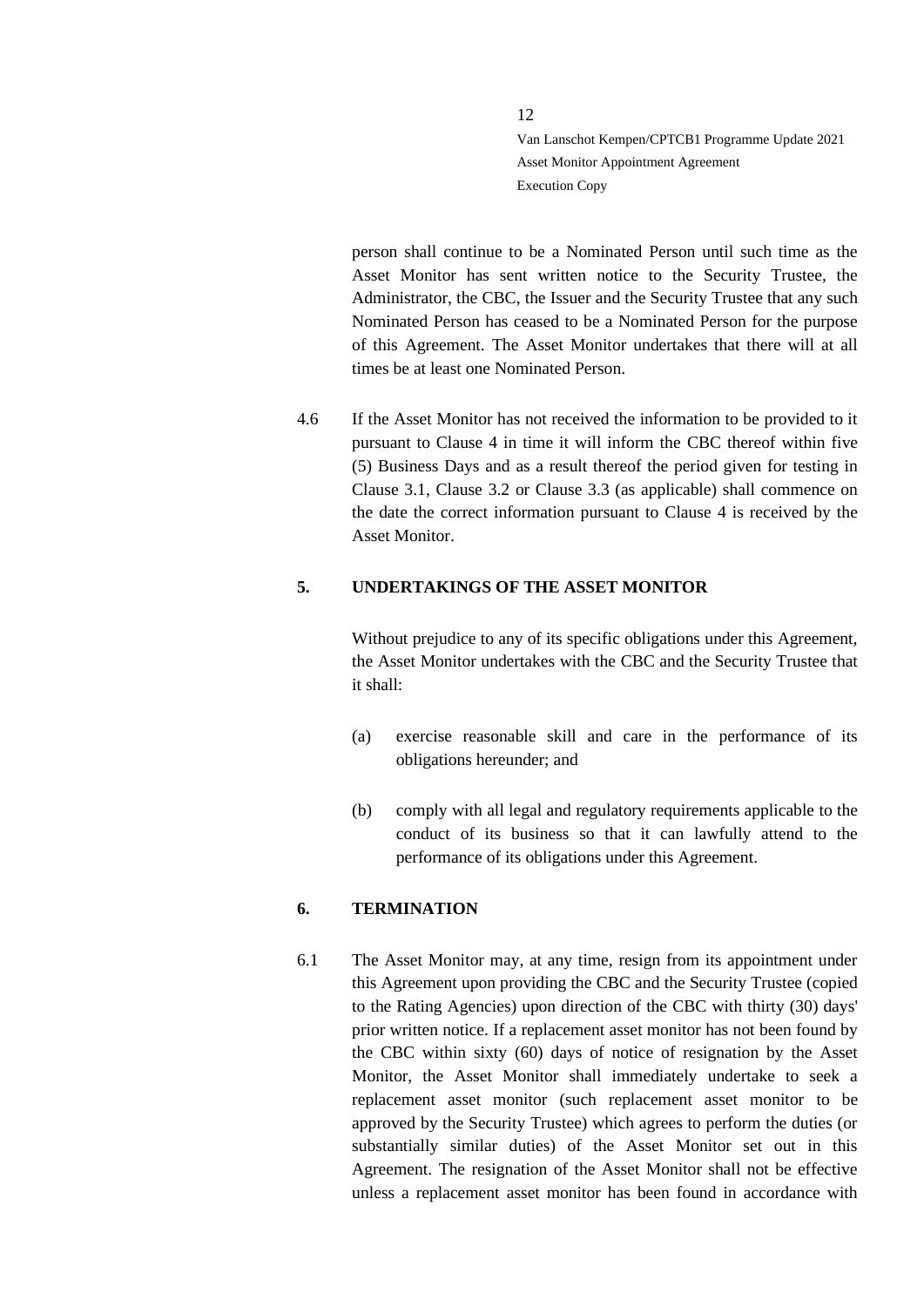this Clause.

- 6.2 Any costs, charges, fees or expenses incurred by the Asset Monitor as a result of its resignation under Clause 6.1 shall be payable in full by the Asset Monitor and will not be liable for reimbursement by the Issuer, the CBC or the Security Trustee, save that the Asset Monitor shall remain entitled to payment for any costs, charges, fees or expenses payable to the Asset Monitor in accordance with this Agreement incurred or accruing prior to such resignation.
- 6.3 The CBC may at any time, but subject to the prior written consent of the Security Trustee, terminate the appointment of the Asset Monitor hereunder upon providing the Asset Monitor with thirty (30) days' prior written notice, provided that such termination may not be effected unless and until a replacement asset monitor approved by the Security Trustee has been found by the CBC which agrees to perform the duties (or substantially similar duties) of the Asset Monitor set out in this Agreement.
- 6.4 Any costs, charges, fees or expenses reasonably incurred by the Asset Monitor as a result of its appointment being terminated under Clause 6.3 (together with the Asset Monitor's rights under Clause 7 in relation to moneys owed to the Asset Monitor for the period up to and including the date of the termination of the Asset Monitor's appointment becoming effective) shall be payable in full by the CBC.
- 6.5 If the CBC has not found a replacement asset monitor in accordance with the provisions of Clause 6.3 of this Agreement within thirty (30) days of giving of notice of termination in accordance with Clause 6.3, the Asset Monitor may identify a replacement asset monitor approved by the Security Trustee which agrees to perform the duties of the Asset Monitor set out in this Agreement. Subject to the requirements of this Clause 6.5 being met in relation to any such replacement asset monitor, the CBC shall be obliged to appoint that replacement asset monitor. For the avoidance of doubt, the Security Trustee shall not be obliged to act as Asset Monitor in any circumstances.
- 6.6 The Asset Monitor agrees that, if a replacement asset monitor is found in accordance with the provisions of Clause 6.1 or 6.3 or 6.5 of this Agreement, the Asset Monitor shall provide all reasonable co-operation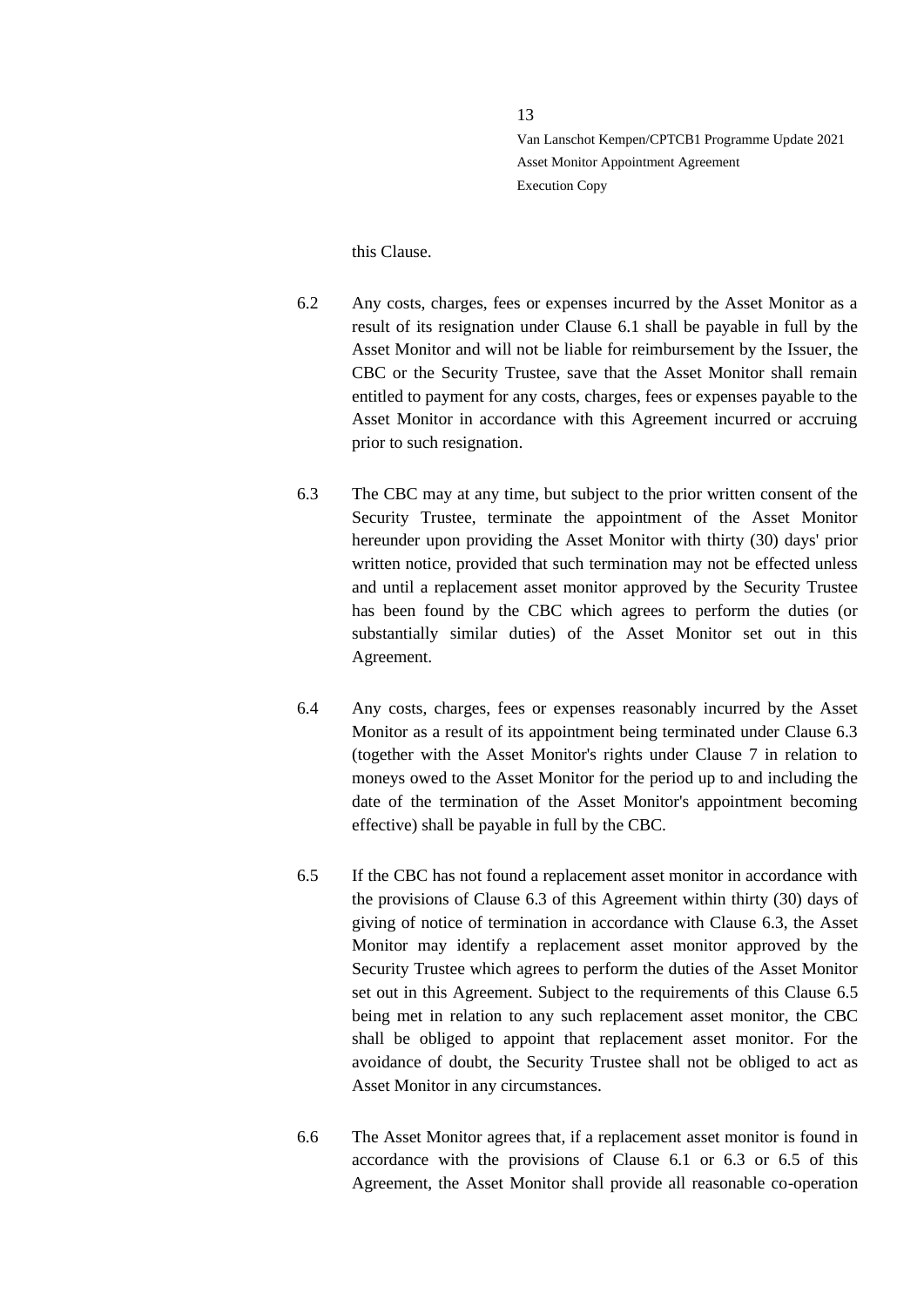to the replacement asset monitor and shall forthwith deliver to such replacement asset monitor (and in the meantime hold for the Security Trustee) all relevant records, papers, files and computer data which it has received pursuant to this Agreement since the most recent Calculation Date in respect of which the Asset Monitor was obliged, in accordance with Clause 3, to conduct tests of the calculations performed by the Administrator on such Calculation Date and without accepting liability and/or responsibility to the succeeding Asset Monitor. The Asset Monitor shall retain all of its intellectual property rights in relation to its written notifications provided under Clause 3.4 and in relation to any of its records, working papers, files or computer data which it produces in its capacity as Asset Monitor but shall grant any succeeding Asset Monitor permission to use the same where required for the purposes herein without charging a fee to such succeeding Asset Monitor.

6.7 The Asset Monitor's appointment under this Agreement will terminate upon the earlier of the occurrence of (i) a CBC Event of Default and (ii) the payment in full of all amounts outstanding in relation to all Covered Bonds and all other payment obligations under the Transaction Documents of the CBC, provided that the CBC has sent a written notification thereof to the Asset Monitor.

# <span id="page-13-0"></span>**7. FEES**

- 7.1 The CBC (or the Issuer on its behalf) shall (subject to Clause [7.2\)](#page-13-1) pay to the Asset Monitor a fee of european per annum for the combined services related to the Asset Cover Test and the Liquidity Reserve Test (the "**Asset Monitor Fee**"), in monthly instalments in the manner contemplated by and in accordance with the Trust Deed. The fee per Amortisation Test shall be agreed between the CBC and the Asset Monitor in the event the Amortisation Test is required to be carried out.
- <span id="page-13-1"></span>7.2 Notwithstanding Clause 7.1, the parties agree that the Asset Monitor Fee shall not become due for payment unless and until the CBC, the Administrator and the Issuer have each received a duly completed invoice, addressed to the CBC, at least thirty-five (35) days prior to the relevant CBC Payment Date. In the event that the CBC, the Administrator or the Issuer does not receive a duly completed invoice at least thirty-five (35) days prior to the relevant CBC Payment Date, the Asset Monitor Fee shall become due and payable on the next CBC Payment Date falling not less than thirty-five (35) days after receipt by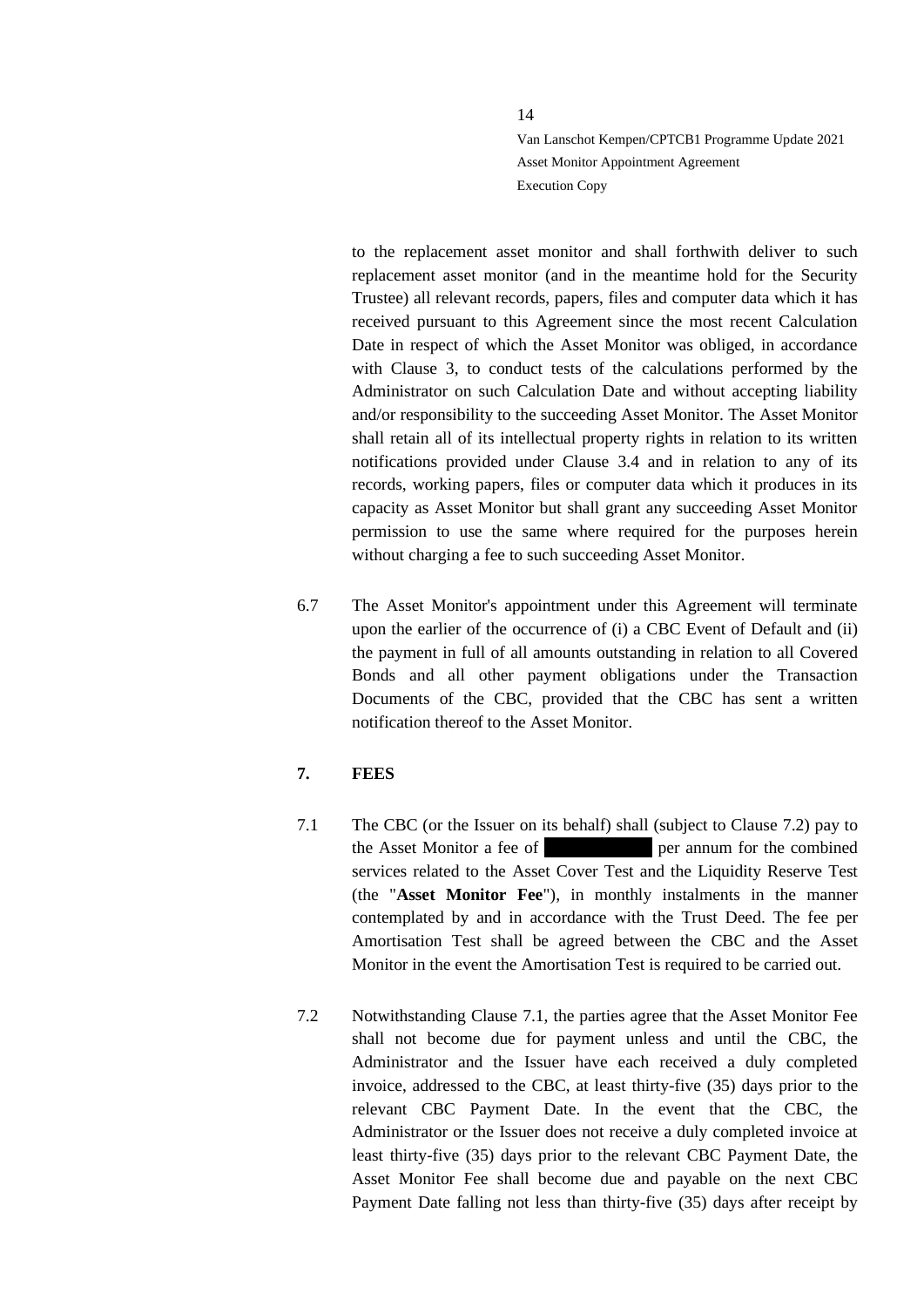the CBC, the Administrator and the Issuer of a duly completed invoice.

# <span id="page-14-0"></span>**8. PROVISION OF INFORMATION TO THE SECURITY TRUSTEE**

The CBC (or the Administrator on its behalf) and the Asset Monitor shall each provide to the Security Trustee, or procure the provision to the Security Trustee of, such information and evidence available to that party in respect of any dealing between that relevant party or its officers, employees, attorneys or agents and the CBC (or the Administrator on its behalf) and the Asset Monitor (as applicable) under or in relation to this Agreement as the Security Trustee may reasonably request and the CBC (or the Administrator on its behalf) and the Asset Monitor hereby waive any right or duty of confidentiality which they may have or which may be owed to them in respect of the disclosure of such information and evidence pursuant to this Clause 8.

# <span id="page-14-1"></span>**9. LIABILITY**

- 9.1 To the fullest extent permitted by law, the Asset Monitor shall not have liability hereunder to the extent that liability would be imposed upon the Asset Monitor by reason of it having relied upon any statement or information made or provided by any person (including information provided in accordance with Clause 4) which was untrue, inaccurate, incomplete or misleading without the Asset Monitor having been aware of this, other than in respect of the accuracy of the calculations performed by the CBC (or the Administrator on its behalf) in respect of the Asset Cover Test, the Amortisation Test and the Liquidity Reserve Test which the Asset Monitor has been appointed to test in accordance with the provisions of this Agreement.
- 9.2 The liability of the Asset Monitor in relation to the CBC and the Security Trustee is set out in article 11 of the General Terms and Conditions of the Asset Monitor. Any liability of the Asset Monitor is limited in accordance with articles 11.1 and 11.2 thereof, which is an aggregate liability to the CBC and the Security Trustee.
- 9.3 To the fullest extent permitted by law, the Asset Monitor shall not be liable or responsible to any other party hereto for any loss, cost, damage or expense which results from a breach by any of the other parties hereto of any provision of the Transaction Documents and the CBC agrees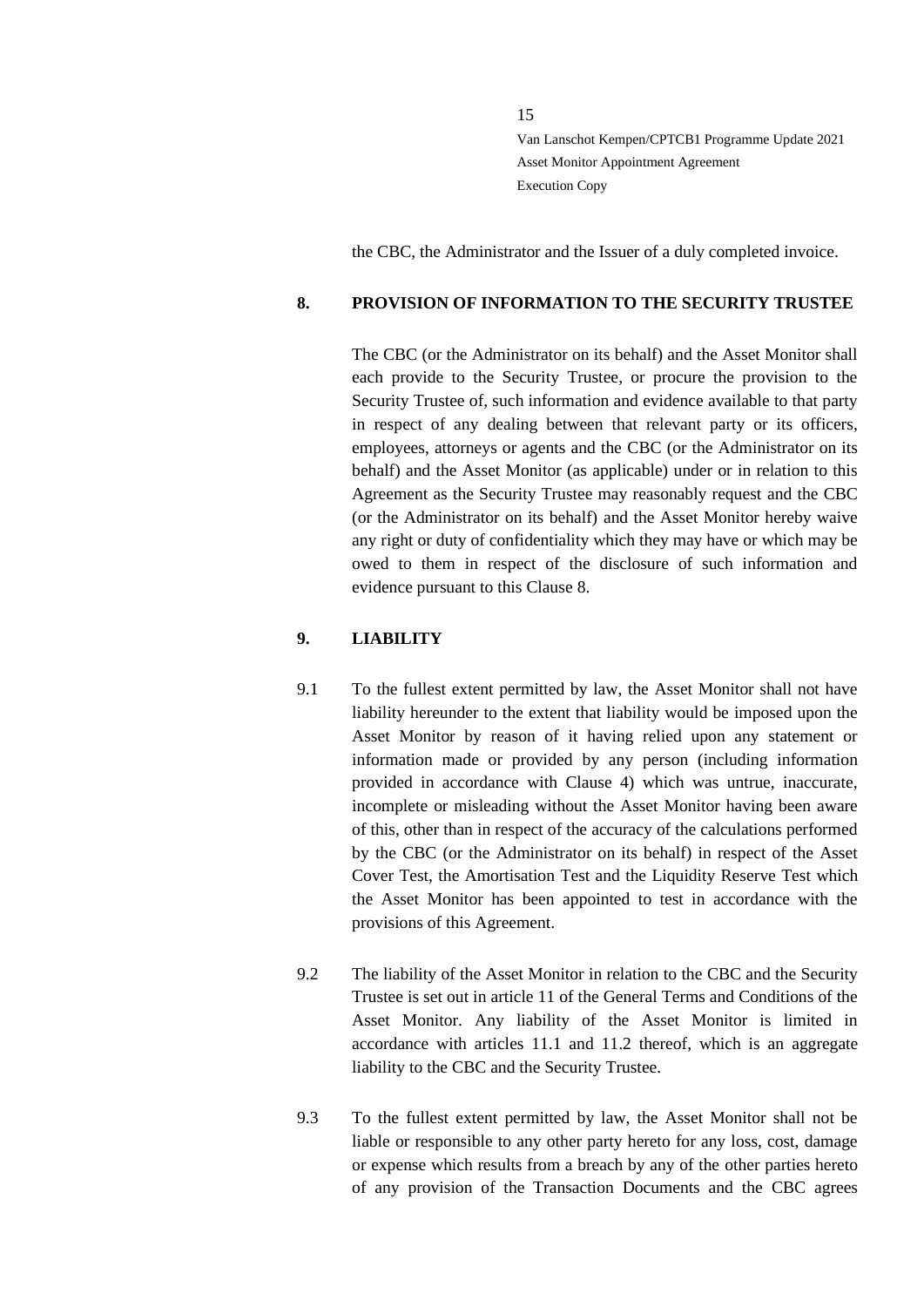(subject to the relevant Priorities of Payments) to indemnify the Asset Monitor for any liability (including all liabilities in respect of all proceedings, claims, demands, losses, damages, costs and expenses relating to the same, but excluding consequential damages) which becomes payable or which is incurred by the Asset Monitor in respect of a breach by any of the other parties hereto of any provision of the Transaction Documents.

- 9.4 To the fullest extent permitted by law, the Asset Monitor shall not be liable to any other party hereto for any loss or damage suffered by them or any one of them arising from fraud, misrepresentation, withholding of information material to services performed under this Agreement or other default relating to such material information on the part of any such party, other than for such loss or damage suffered by them or any of them as a result of gross negligence, fraud or other deliberate breach of duty or default of the Asset Monitor.
- 9.5 The Asset Monitor shall not accept or assume any responsibility to the Administrator and the Issuer in relation to the performance by the Asset Monitor of its obligations under this Agreement and to the fullest extent permitted by law the Asset Monitor shall incur no liability, whether in contract or tort or under statute or otherwise, for any loss or damage suffered by the Administrator and the Issuer arising from or in connection with the performance by the Asset Monitor of its obligations under this Agreement.
- 9.6 Neither the CBC nor the Security Trustee shall bring any claim against any person other than the Asset Monitor in respect of loss or damage suffered by the CBC or the Security Trustee arising out of or in connection with the performance by the Asset Monitor of its obligations under this Agreement. This restriction shall not operate to exclude or limit the liability of the Asset Monitor for the acts and omissions of any of its officers, employees, attorneys or agents, notwithstanding Clause 9.1 up to and including Clause 9.6.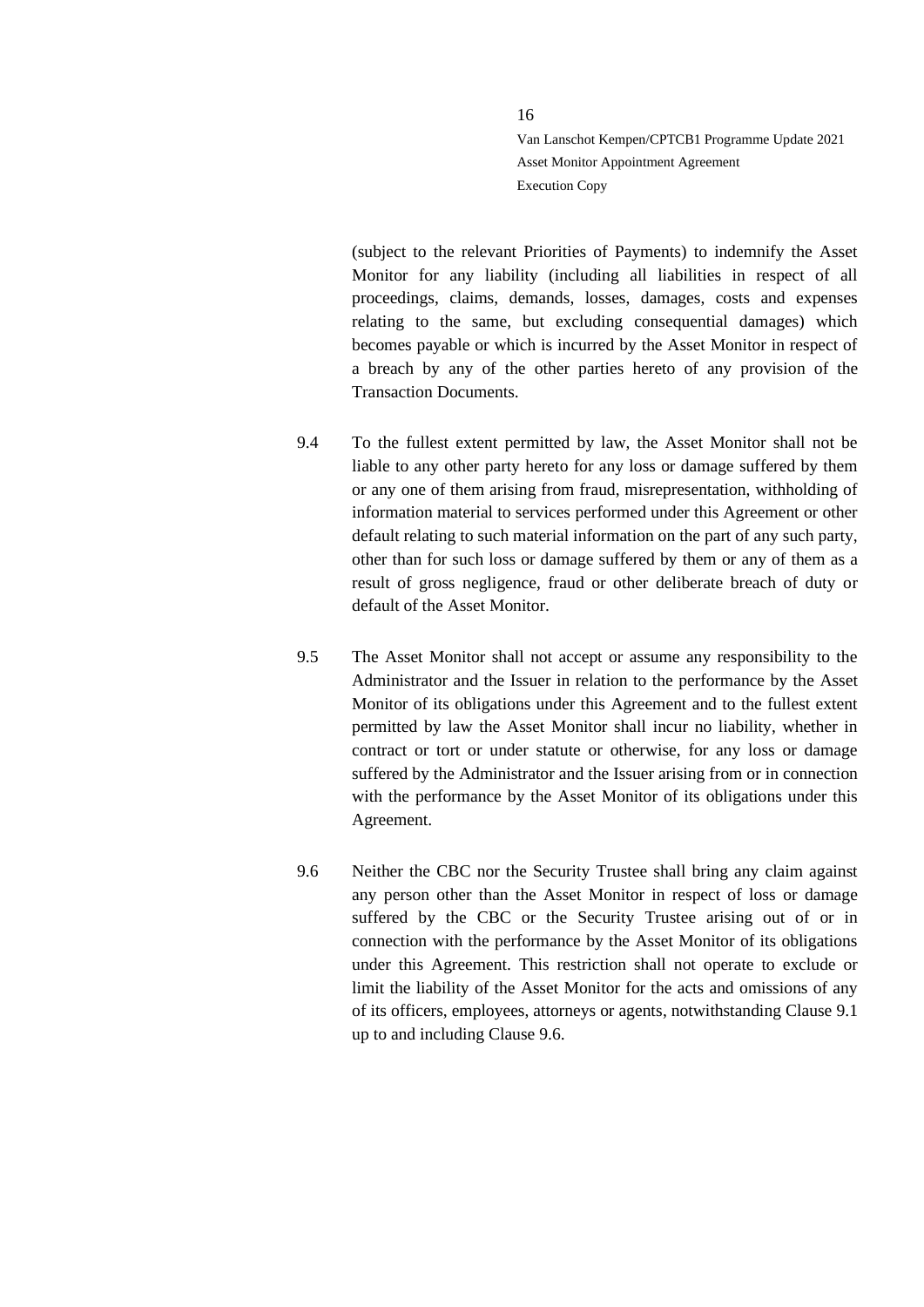#### <span id="page-16-0"></span>**10. GENERAL TERMS AND CONDITIONS**

The services of the Asset Monitor carried out are subject to its General Terms and Conditions of September 2021, attached as **Annex 1** hereto (the "**General Terms and Conditions**"). If there is a conflict between the provisions of this Agreement and the provisions of the General Terms and Conditions of the Asset Monitor, this Agreement shall prevail.

## <span id="page-16-1"></span>**11. NO DISSOLUTION, NO NULLIFICATION**

To the extent permitted by law, the parties hereby waive their rights pursuant to Articles 6:265 to 6:272 inclusive of the Dutch Civil Code to dissolve (*ontbinden*), or demand in legal proceedings the dissolution (*ontbinding*) of, this Agreement. Furthermore, to the extent permitted by law, the parties hereby waive their rights under Article 6:228 of the Dutch Civil Code to nullify (*vernietigen*), or demand in legal proceedings the nullification (*vernietiging*) of, this Agreement on the ground of error (*dwaling*).

## <span id="page-16-2"></span>**12. GOVERNING LAW AND JURISDICTION**

- 12.1 This Agreement, including Clause 12.2 hereof, and any non-contractual obligations arising out of or in connection with this Agreement shall be governed by and construed in accordance with the laws of the Netherlands.
- 12.2 Any disputes arising out of or in connection with this Agreement including, without limitation any disputes relating to any non-contractual obligations arising out of or in connection with this Agreement shall be submitted to the exclusive jurisdiction of the competent court in Amsterdam, the Netherlands.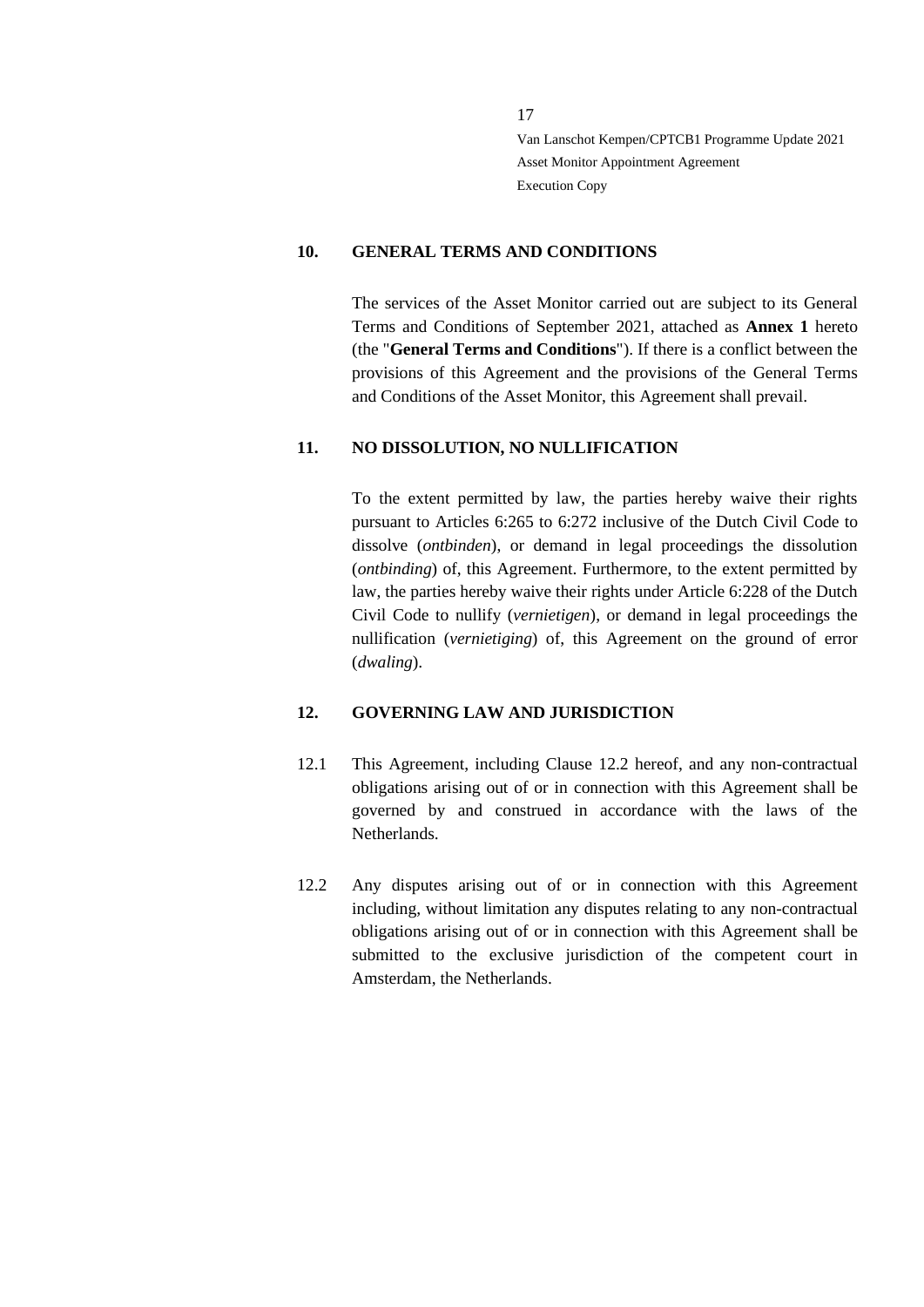**THIS AGREEMENT HAS BEEN LASTLY AMENDED AND RESTATED BY THE PARTIES HERETO PURSUANT TO THE DEED OF AMEND-MENT DATED 26 OCTOBER 2021 AND WHICH DEED OF AMEND-MENT HAS BEEN SIGNED BY THE PARTIES HERETO**

**VAN LANSCHOT KEMPEN N.V.**

**INTERTRUST ADMINISTRATIVE SERVICES B.V.**

# **VAN LANSCHOT CONDITIONAL PASS-THROUGH COVERED BOND COMPANY B.V.**

# **STICHTING SECURITY TRUSTEE VAN LANSCHOT CONDITIONAL PASS-THROUGH COVERED BOND COMPANY**

# **PRICEWATERHOUSECOOPERS ACCOUNTANTS N.V.**